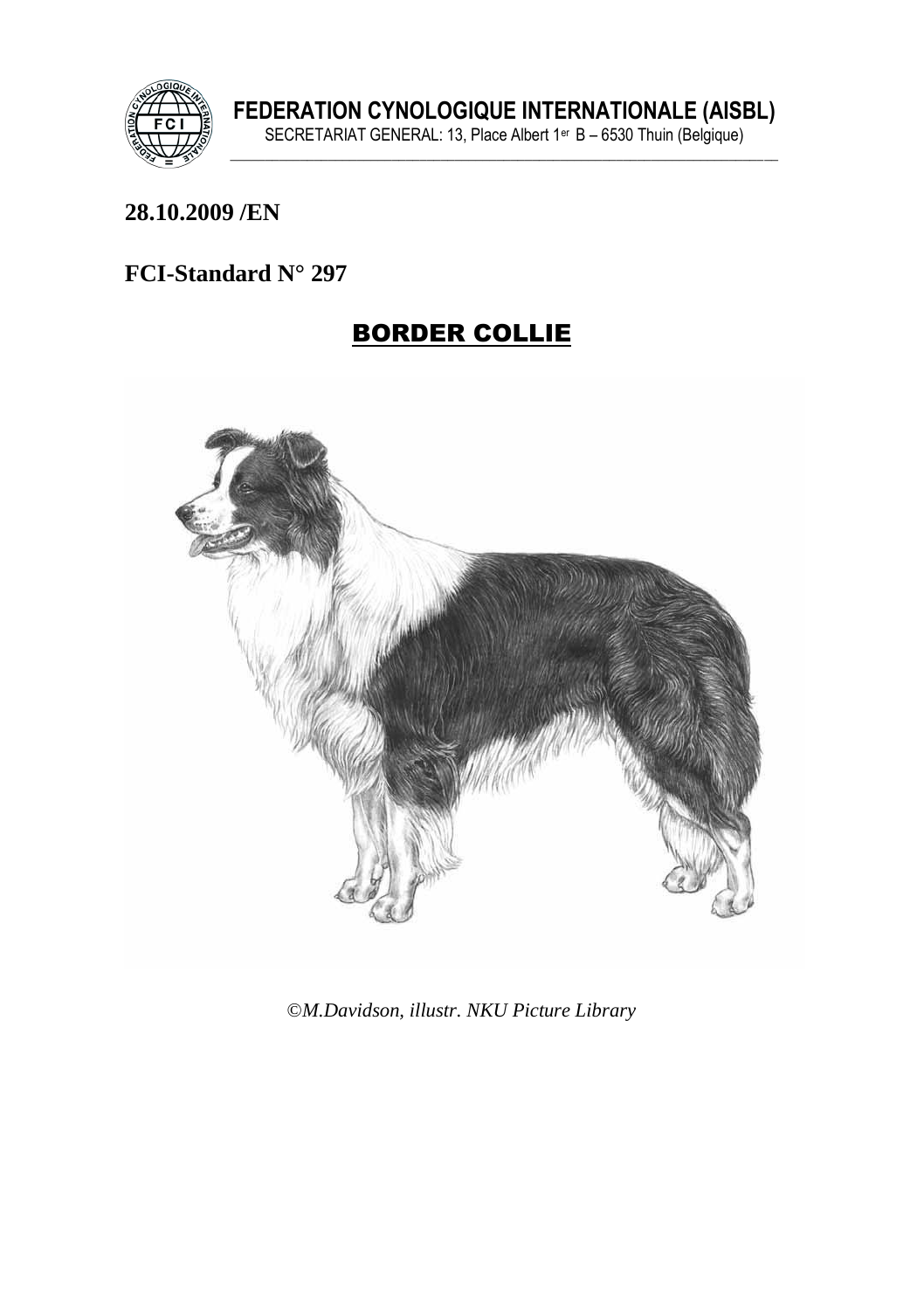**ORIGIN**: Great-Britain.

### **DATE OF PUBLICATION OF THE OFFICAL VALID STANDARD**: 24.06.1987.

## **UTILIZATION**: Sheepdog.

**FCI-CLASSIFICATION:** Group 1 Sheepdogs and Cattle Dogs (except Swiss Cattle Dogs). Section 1 Sheepdogs. With working trial.

**GENERAL APPEARANCE**: Well proportioned, smooth outline showing quality, gracefulness and perfect balance, combined with sufficient substance to give impression of endurance. Any tendency to coarseness or weediness undesirable.

## **IMPORTANT PROPORTIONS**:

Skull and foreface approximately equal in length. Body slightly longer than height at shoulder.

### **BEHAVIOUR/ TEMPERAMENT**:

Tenacious, hard-working, of great tractability. Keen, alert, responsive and intelligent. Neither nervous nor aggressive.

## **HEAD**

CRANIAL REGION: Skull: Fairly broad, occiput not pronounced. Stop: Very distinct.

### FACIAL REGION:

Nose: Black, except in brown or chocolate colour when it may be brown. In blues nose should be slate colour. Nostrils well developed**.**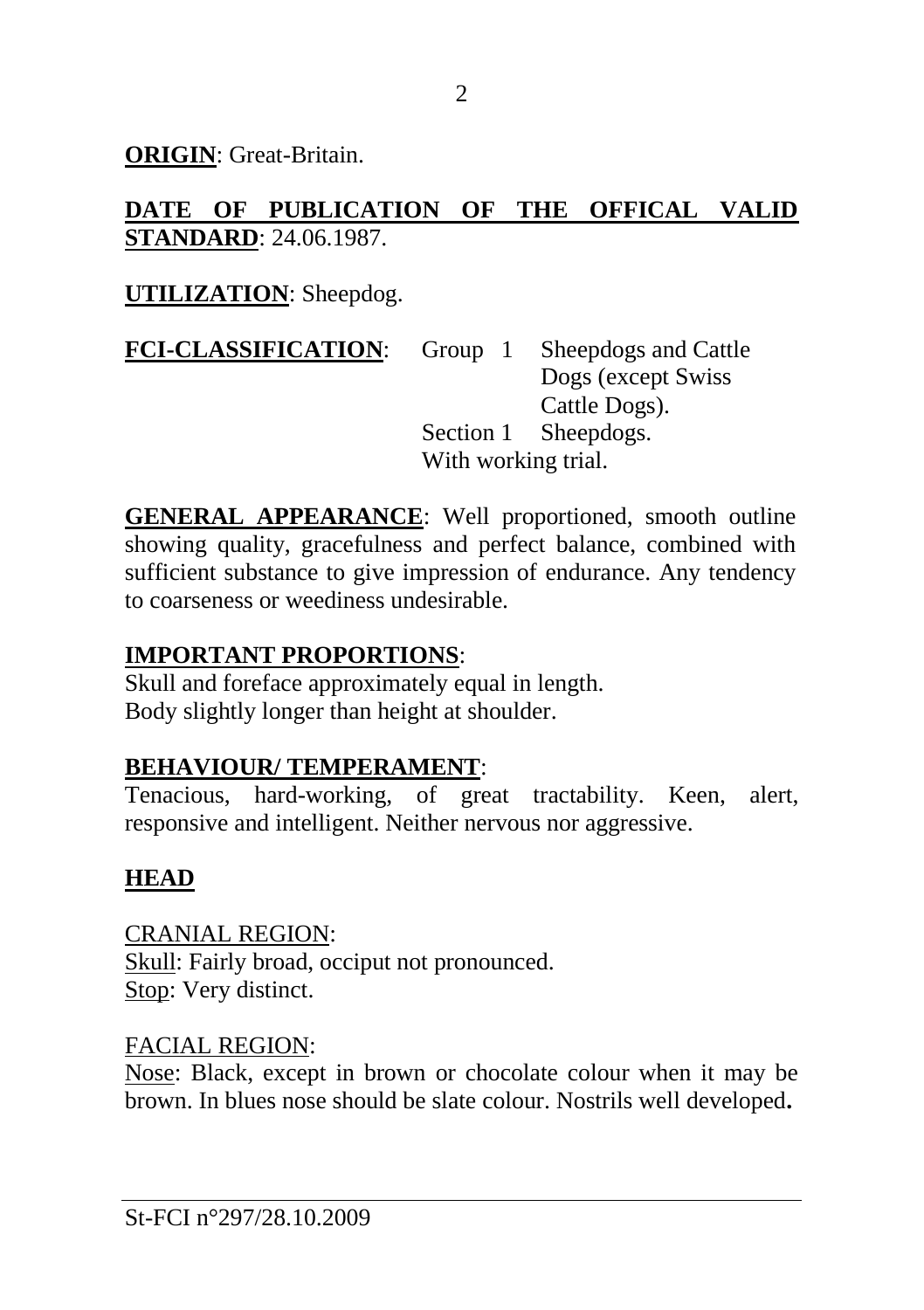Muzzle: Tapering to nose, moderately short and strong.

Jaws/teeth: Teeth and jaws strong with a perfect, regular and complete scissor bite, i.e. upper teeth closely overlapping lower teeth and set square to the jaws.

Cheeks: Not full or rounded.

**EYES**: Set wide apart, oval shaped, of moderate size, brown in colour except in merles where one or both or part of one or both may be blue. Expression mild, keen, alert and intelligent.

**EARS**: Medium size and texture, set well apart. Carried erect or semi-erect and sensitive in use.

**NECK**: Of good length, strong and muscular, slightly arched and broadening to shoulders.

**BODY**: Athletic in appearance. Slightly longer than height at withers.

Loins: Deep and muscular but not tucked up.

Chest: Deep and rather broad, ribs well sprung.

**TAIL**: Moderately long, the bone reaching at least to hock, set on low, well-furnished and with an upward swirl towards the end, completing graceful contour and balance of dog.

Tail may be raised in excitement, never carried over back.

# **LIMBS**

FOREQUARTERS: Front legs parallel when viewed from front. Bone strong but not heavy.

Shoulder: Well laid back.

Elbow: Close to body.

Metacarpus (Pastern): Slightly sloping when viewed from side.

Forefeet: Oval, pads deep, strong and sound, toes arched and close together. Nails short and strong.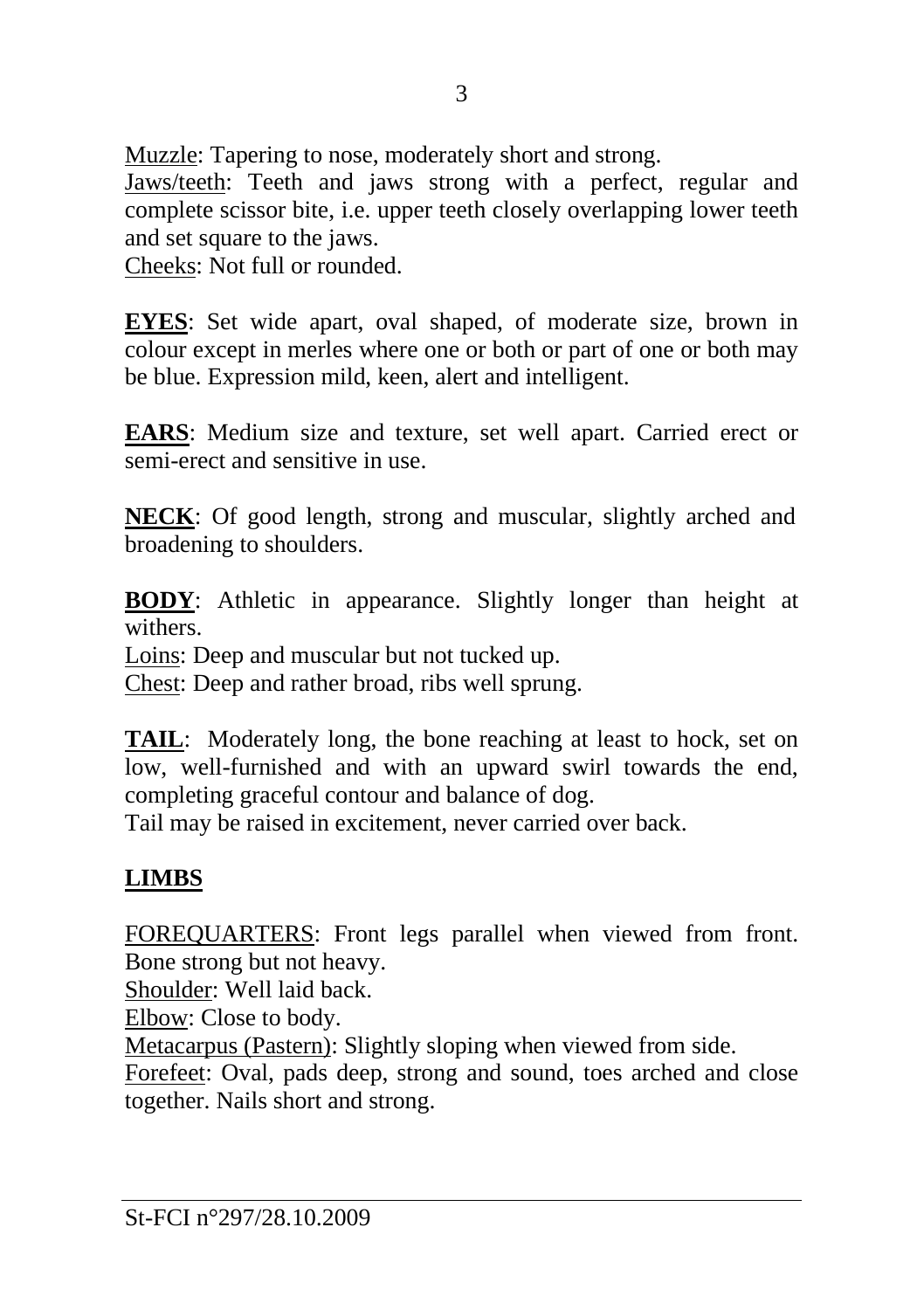HINDQUARTERS: Broad, muscular, in profile sloping gracefully to set on of tail.

Thigh: Long, deep and muscular.

Stifle: Well turned.

Hock joint: Strong, well let down.

Metatarsus (Rear pastern): From hock to ground, hindlegs well boned and parallel when viewed from rear.

Hind feet: Oval, pads deep, strong and sound, toes arched and close together. Nails short and strong.

**GAIT/MOVEMENT**: Free, smooth and tireless, with minimum lift of feet, conveying impression of ability to move with great stealth and speed.

#### **COAT**

Hair: Two varieties: Moderately long or Smooth.

In both, topcoat dense and medium textured, undercoat soft and dense giving good weather resistance. In the moderately long-coated variety, abundant coat forms mane, breeching and brush. On face, ears, forelegs (except for feather), hindlegs from hock to ground, hair should be short and smooth.

Colour: Variety of colours permissible. White should never predominate.

#### **SIZE AND WEIGHT**:

Ideal height at withers: Males: 53 cm (21 ins), Females: slightly less.

**FAULTS**: Any departure from the foregoing points should be considered a fault and the seriousness, with which the fault should be regarded should be in exact proportion to its degree and its effect upon the health and welfare of the dog **and on its ability to perform its traditional work.**

## **DISQUALIFYING FAULTS**:

St-FCI n°297/28.10.2009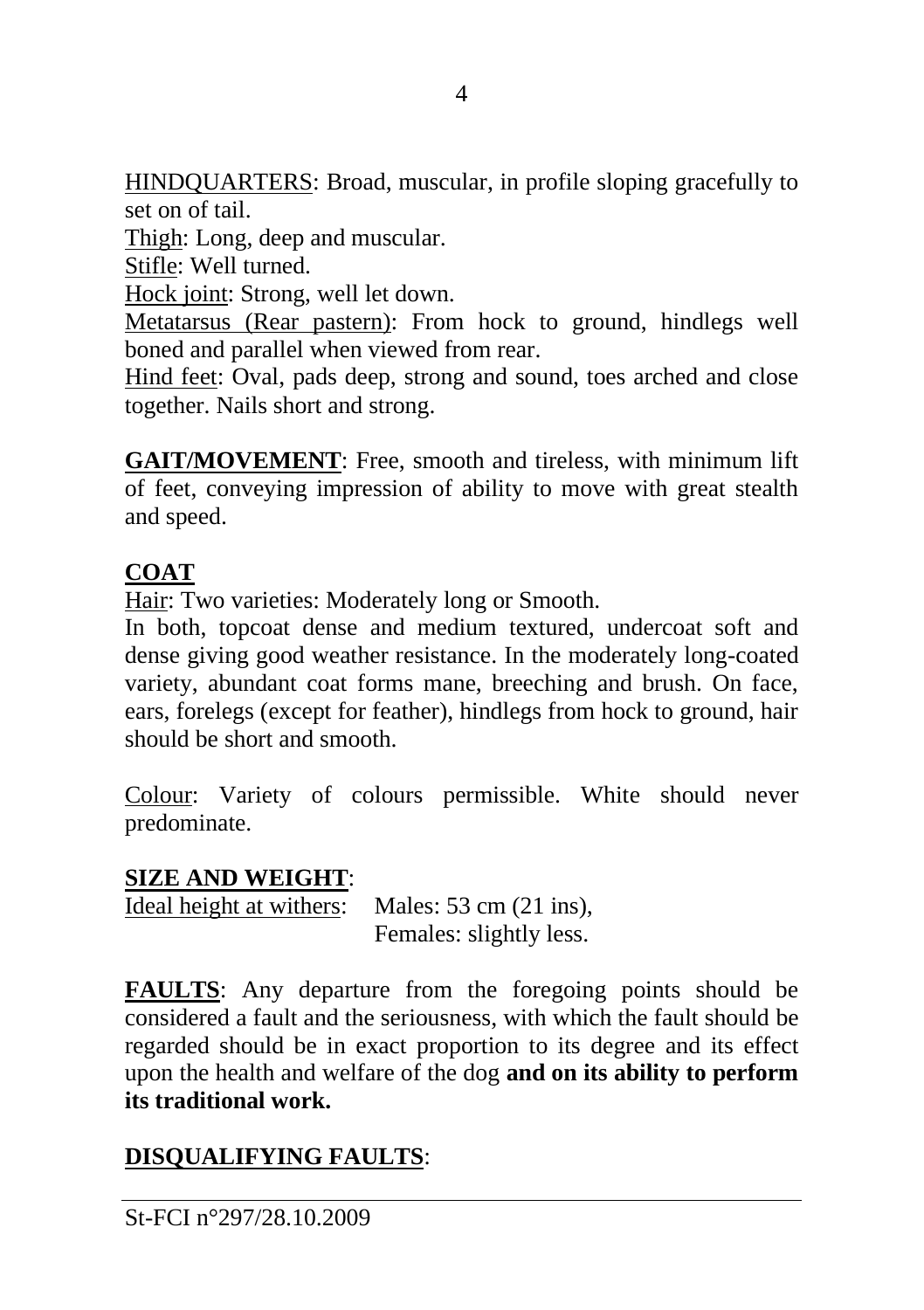- Aggressive or overly shy.
- Any dog clearly showing physical or behavioural abnormalities.

# **N.B**:

- Male animals should have two apparently normal testicles fully descended into the scrotum.
- Only functionally and clinically healthy dogs, with breed typical conformation, should be used for breeding.